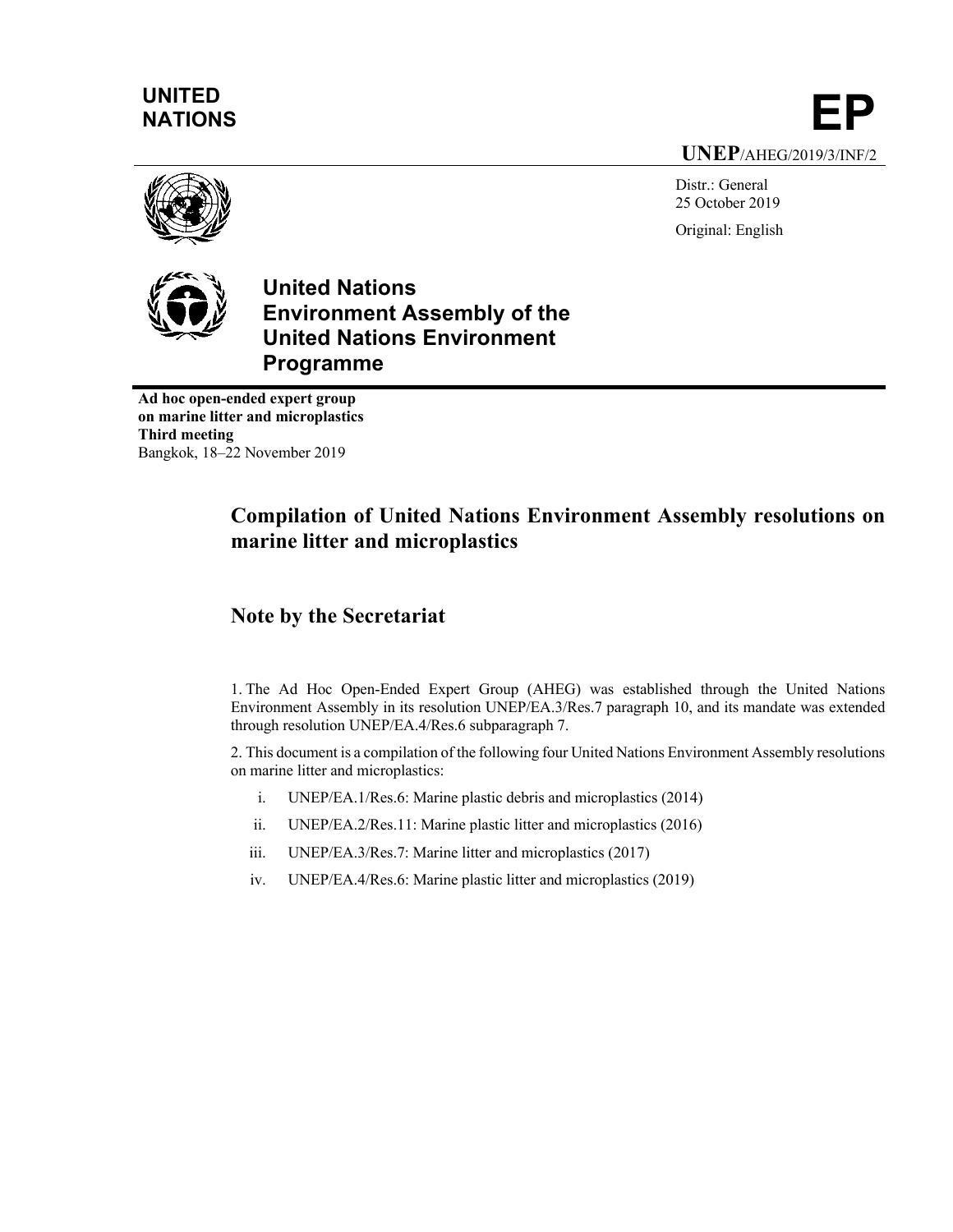#### **1/6. Marine plastic debris and microplastics**

*The United Nations Environment Assembly,*

*Recalling* the concern reflected in the outcome document of the United Nations Conference on Sustainable Development, entitled "The future we want",  $\frac{1}{1}$  that the health of oceans and marine biodiversity are negatively affected by marine pollution, including marine debris, especially plastic, persistent organic pollutants, heavy metals and nitrogen-based compounds, from numerous marine and

land-based sources, and the commitment to take action to significantly reduce the incidence and impacts of such pollution on marine ecosystems,

*Noting* the international action being taken to promote the sound management of chemicals throughout their life cycle and waste in ways that lead to the prevention and minimization of significant adverse effects on human health and the environment,

*Recalling* the Manila Declaration on Furthering the Implementation of the Global Programme of Action for the Protection of the Marine Environment from Land-based Activities adopted by the Third Intergovernmental Review Meeting on the Implementation of the Global Programme of Action for the Protection of the Marine Environment from Land-based Activities, which highlighted the relevance of the Honolulu Strategy and the Honolulu Commitment and recommended the establishment of a global partnership on marine litter,

*Taking note* of the decisions adopted by the eleventh Conference of the Parties to the Convention on Biological Diversity on addressing the impacts of marine debris on marine and coastal biodiversity,

*Recalling* that the General Assembly declared 2014 the International Year of Small Island Developing States and that such States have identified waste management among their priorities for action,

*Noting with concern* the serious impact which marine litter, including plastics stemming from land and sea-based sources, can have on the marine environment, marine ecosystem services, marine natural resources, fisheries, tourism and the economy, as well as the potential risks to human health;

1. *Stresses* the importance of the precautionary approach according to which lack offull scientific certainty should not be used for postponing cost-effective measures to prevent environmental degradation, where there are threats of serious or irreversible damage;

2. *Recognizes* the significant risks arising from the inadequate management and disposal of plastic and the need to take action;

3. *Encourages* Governments, intergovernmental organizations, non-governmental organizations, industry and other relevant actors to cooperate with the Global Partnership on MarineLitter in its implementation of the Honolulu Strategy and to facilitate information exchange through the online marine litter network;

4. *Recognizes* that plastics, including microplastics, in the marine environment are a rapidly increasing problem due to their large and still increasing use combined with the inadequate management and disposal of plastic waste, and because plastic debris in the marine environment is steadily fragmenting into secondary microplastics;

5. *Also recognizes* the need for more knowledge and research on the source and fate of microplastics and their impact on biodiversity, marine ecosystems and human health, noting recent knowledge that such particles can be ingested by biota and could be transferred to higher levels inthe marine food chain, causing adverse effects;

6. *Notes* that microplastics may also contribute to the transfer in the marineecosystems of persistent organic pollutants, other persistent, bioaccumulative and toxic substances and other contaminants which are in or adhere to the particles;

7. *Recognizes* that microplastics in the marine environment originate from a wide range of sources, including the breakdown of plastic debris in the oceans, industrial emissions and sewage and runoff from the use of products containing microplastics;

8. *Emphasizes* that further urgent action is needed to address the challenges posed bymarine plastic debris and microplastics, by addressing such materials at source, by reducing pollution through improved waste management practices and by cleaning up existing debris and litter;

9. *Welcomes* the establishment of the Global Partnership on Marine Litter launched in Riode Janeiro, Brazil, in June 2012 and the convening of the first Partnership Forum in 2013;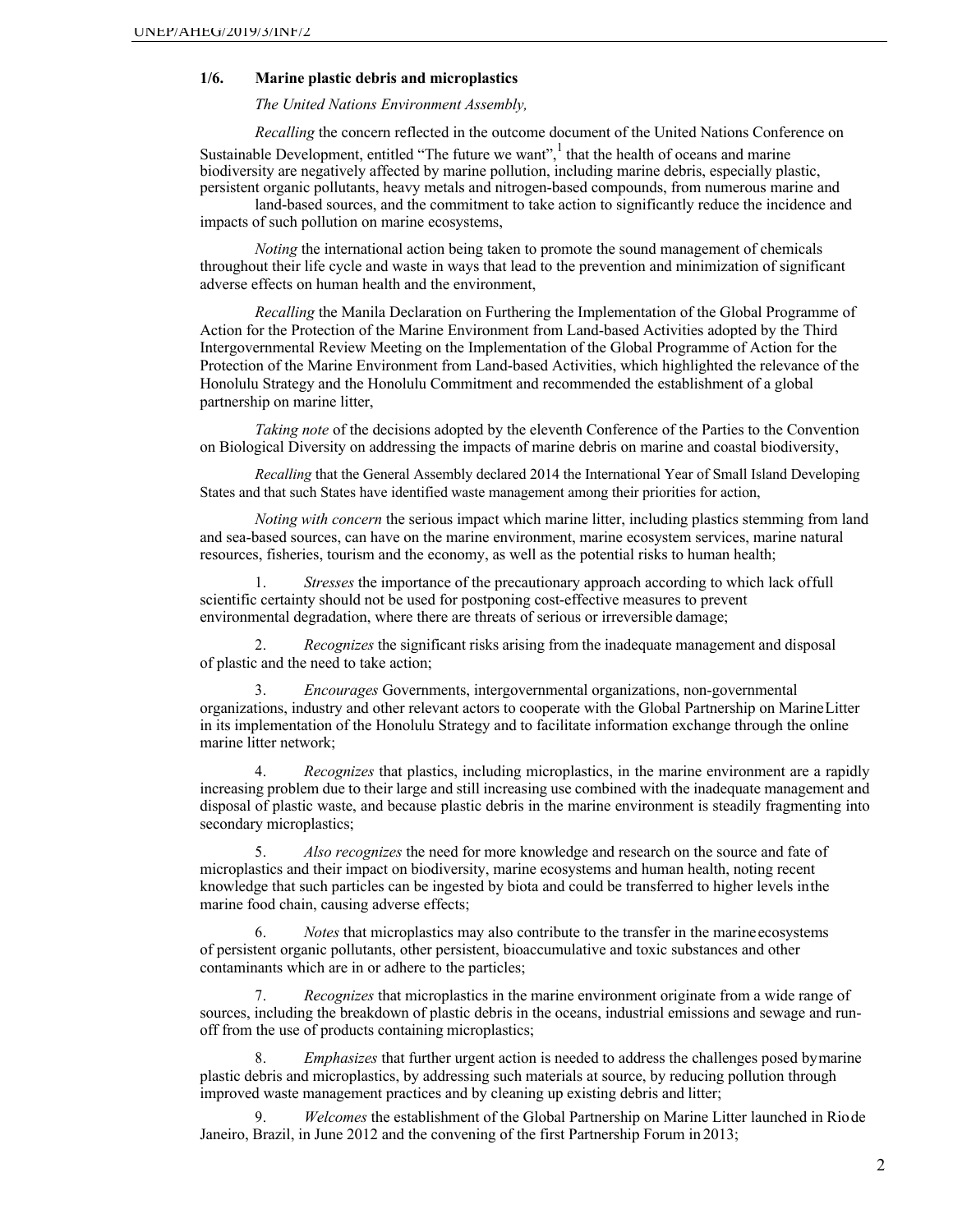10. *Also welcomes* the adoption by the contracting parties to the Convention for the Protection of the Marine Environment and the Coastal Region of the Mediterranean (Barcelona Convention) at its eighteenth ordinary meeting, held in Istanbul, Turkey, from 3 to 6 December 2013, of the Regional Action Plan on Marine Litter Management, the world's first such action plan, and welcomes the draft Action Plan on Marine Litter for the North-East Atlantic region awaiting adoption by the Commission of the Convention for the Protection of the Marine Environment of the North-East Atlantic at its meeting in Cascais, Portugal, and encourages Governments to collaborate through relevant regional seas conventions and river commissions with a view to adopting such action plans in their regions;

11. *Requests* the Executive Director to support countries, upon their request, inthe development and implementation of national or regional action plans to reduce marinelitter;

12. *Welcomes* the initiative by the Joint Group of Experts on the Scientific Aspects of Marine Environmental Protection to produce an assessment report on microplastics, which is scheduled to be launched in November 2014;

13. *Also welcomes* the work undertaken by the International Whaling Commission on assessing the impacts of marine debris on cetaceans and the endorsement by the Conference of the Parties to the Convention on the Conservation of Migratory Species of Wild Animals at its tenth meeting of resolution 10.4, addressing the impacts of marine debris on migratory species;

14. *Requests* the Executive Director, in consultation with other relevant institutionsand stakeholders, to undertake a study on marine plastic debris and marine microplastics, building on existing work and taking into account the most up-to-date studies and data, focusing on:

(a) Identification of the key sources of marine plastic debris and microplastics;

(b) Identification of possible measures and best available techniques and environmental practices to prevent the accumulation and minimize the level of microplastics in the marine environment;

(c) Recommendations for the most urgent actions;

(d) Specification of areas especially in need of more research, including key impactson the environment and on human health;

(e) Any other relevant priorityareas identified in the assessment of the Joint Group of Experts on the Scientific Aspects of Marine Environmental Protection;

15. *Invites* the secretariats of the Stockholm Convention on Persistent Organic Pollutants,the Basel Convention on the Control of Transboundary Movements of Hazardous Wastes and Their Disposal and relevant organizations involved in pollution control and chemicals and waste management and the secretariats of the Convention on Biological Diversity, the Convention on Migratory Species and the regional seas conventions and action plans to contribute to the study described in paragraph 14 of the present resolution;

16. *Encourages* Governments and the private sector to promote the more resource-efficientuse and sound management of plastics and microplastics;

17. *Also encourages* Governments to take comprehensive action to address the marineplastic debris and microplastic issue through, where appropriate, legislation, enforcement of international agreements, provision of adequate reception facilities for ship-generated wastes, improvement of waste management practices and support for beach clean-up activities, as well as information, education and public awareness programmes;

18. *Invites* Governments, intergovernmental organizations, the scientificcommunity, non-governmental organizations, the private sector and other stakeholders to share relevant information with the Executive Director pertinent to the study described in paragraph 14;

19. Invites those in a position to do so to provide financial and other support to conductthe study identified in paragraph 14;

20. Requests the Executive Director to present the study on microplastics forthe consideration of the United Nations Environment Assembly at its second session.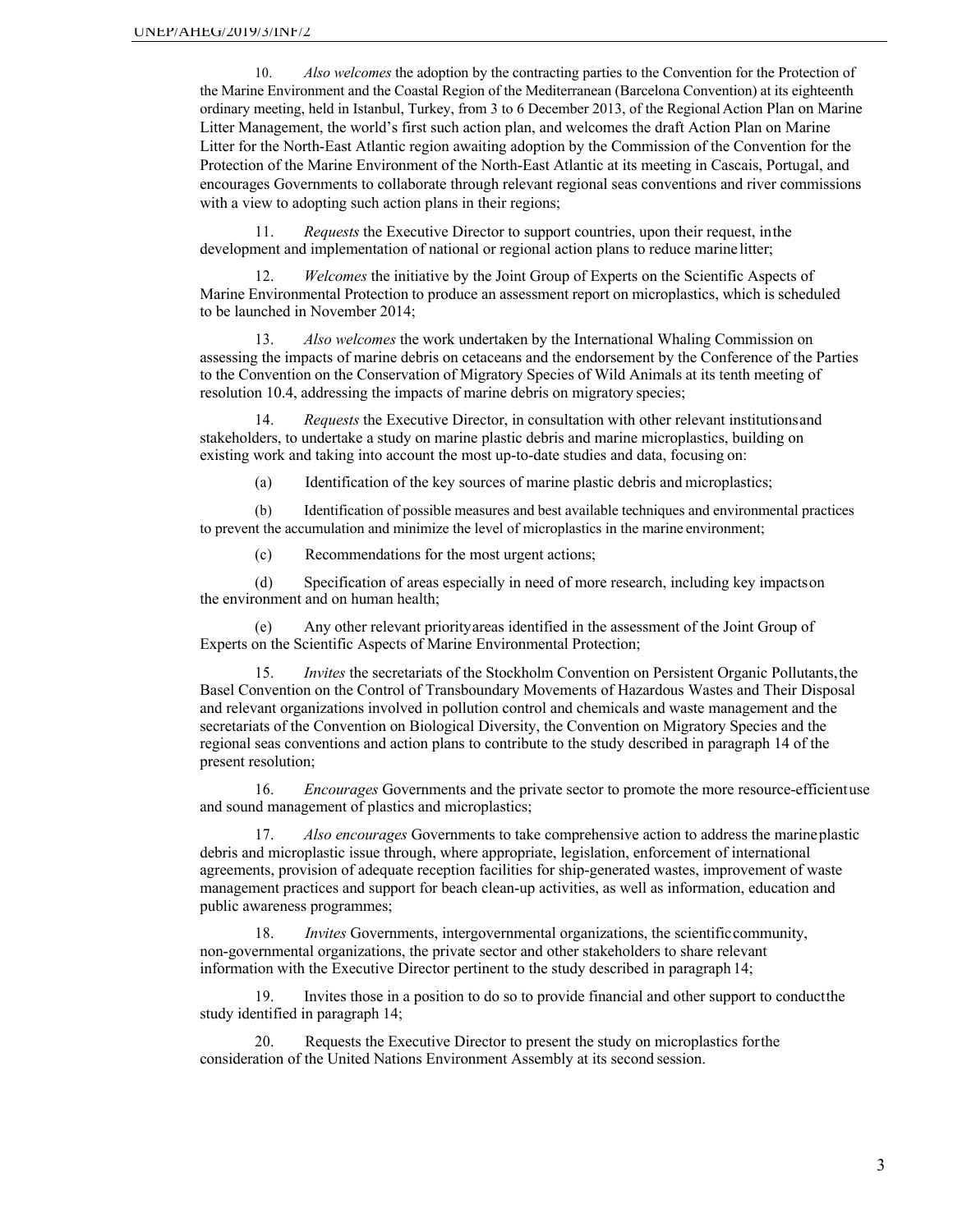#### **2/11. Marine plastic litter and microplastics**

*The United Nations Environment Assembly,*

*Recalling* the concern reflected in the outcome document of the United Nations Conference on Sustainable Development, entitled "The future we want", that the oceans and marine biodiversity are negatively affected by marine pollution, including marine litter – especially plastic – persistent organic pollutants, heavy metals and nitrogen-based compounds, from numerous marine and land-based sources, and the commitment to reduce such pollution,

*Recalling also* the Manila Declaration on Furthering the Implementation of the Global Programme of Action for the Protection of the Marine Environment from Land-based Activities, which highlighted the relevance of the Honolulu Strategy and the Honolulu Commitment for the prevention and management of marine debris and called for the establishment of the Global Partnership on Marine Litter, which was subsequently launched at the 2012 United Nations Conference on Sustainable Development (Rio+20) and hosted by the Global Programme of Action,

*Noting* the increased knowledge regarding the levels, sources, negative effects of and possible measures to reduce marine plastic debris and microplastics in the marine environment, as summarized in, among other sources, the 2016 study "Marine plastic debris and microplastics: global lessons and research to inspire action and guide policy change", on marine plastic debris and microplastics, the preparation of which was mandated by the Environment Assembly in its resolution 1/6,

*Noting also* that the report of the First World Ocean Assessment points to the emerging issue of the smallest microplastic particles, which are nano-sized, and expresses concern about the ability of microplastics to enter marine food chains and the potential risk for the environment and human health,

*Noting with concern* that plastic and microplastics may be transported through freshwater systems such as rivers and are found in all compartments of the marine environment; that their input is rapidly increasing; that the plastics in the marine environment degrade extremely slowly; that the plastics contain and can adsorb and emit chemicals, such as persistent organic pollutants, and can contribute to their distribution and the spread of harmful organisms; and that all this has negative effects on marine life, ecosystems and ecosystem services, including fisheries, maritime transport, recreation and tourism as well as local societies and economies,

*Reaffirming* General Assembly resolution 70/1 of 25 September 2015, by which the General Assembly adopted the 2030 Agenda for Sustainable Development, and recalling Sustainable Development Goal 14 and its target 14.1, which seeks, by 2025, to "prevent and significantly reduce marine pollution of all kinds, in particular from land-based activities, including marine debris and nutrient pollution", and recognizing the importance of other relevant Sustainable Development Goal targets, as well as the Aichi Biodiversity Targets, for effective implementation,

*Noting* that the General Assembly in its resolution 70/235 of 23 December 2015, on oceans and the law of the sea, expressed concern regarding the negative effects of marine debris and microplastics and urged States to take action,

*Recognizing* the importance of cooperation between the United Nations Environment Programme and conventions and international instruments related to preventing and minimizing marine pollution from waste, including marine plastic litter, microplastics and associated chemicals and their adverse effects on human health and the environment, such as the International Convention for the Prevention of Pollution from Ships, the Basel Convention on the Control of Transboundary Movements of Hazardous Wastes and Their Disposal and the Strategic Approach to International Chemicals Management,

1. *Recognizes* that the presence of plastic litter and microplastics<sup>1</sup> in the marine environment is a rapidly increasing serious issue of global concern that needs an urgent global response taking into account a product life-cycle approach, and acknowledging that the levels and sources of marine plastic litter and microplastics, and the resources available to tackle the issue, can vary between regions, and that measures need to be taken and adapted as appropriate to local,national and regional situations;

2. *Recalls* its resolution 1/6, "Marine plastic debris and microplastics", and urges all States that have not yet done so to implement fully all its relevant recommendations and decisions, including through national measures and regional, international and cross-sectoral cooperation;

<sup>&</sup>lt;sup>1</sup> Plastic particles less than 5 millimetres in diameter, including nano-sized particles.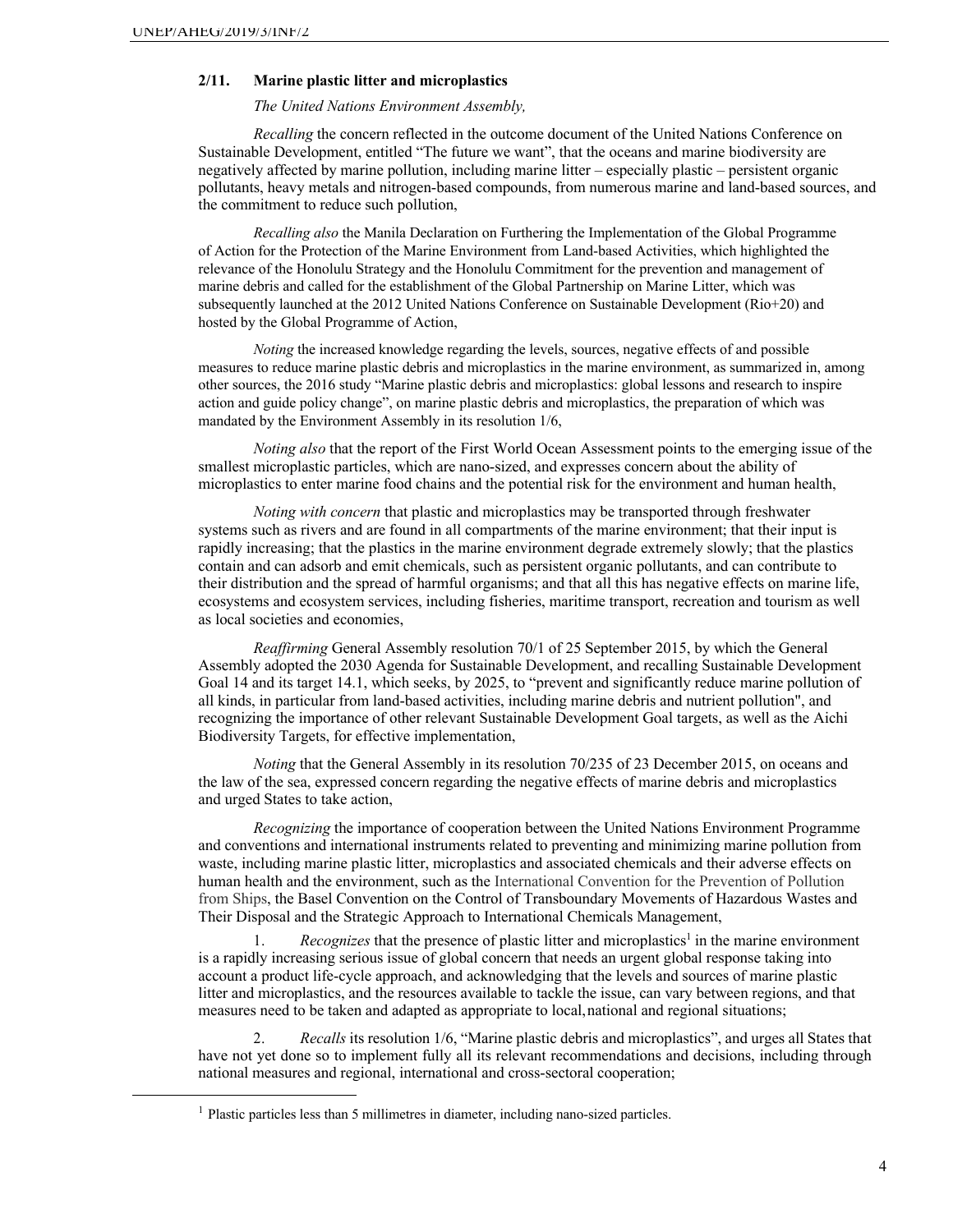3. *Welcomes* the activities of the relevant United Nations bodies and organizations, including the Food and Agriculture Organization of the United Nations and the International Maritime Organization, which act in coordination with the Global Programme of Action for the Protection of the Marine Environment from Landbased Activities, the Joint Group of Experts on the Scientific Aspects of Marine Environmental Protection and the Global Partnership on Marine Litter to prevent and reduce marine litter and microplastics; encourages the active contribution of all stakeholders to their work; and acknowledges the importance of cooperation and information sharing between the United Nations Environment Programme, the Food and Agriculture Organization and the International Maritime Organization, as well as the cooperation under the Global Partnership on Marine Litter, on this matter;

4. *Acknowledges* the regional action plans on marine litter under the Convention for the Protection of the Marine Environment and the Coastal Region of the Mediterranean, the Convention for the Protection of the Marine Environment of the North-East Atlantic, the Convention on the Protection of the Marine Environment of the Baltic Sea Area, the Convention for the Protection and Development of the Marine Environment of the Wider Caribbean Region and the Action Plan for the Protection, Management and Development of the Marine and Coastal Environment of the Northwest Pacific Region; welcomes the ongoing development of such plans for the Black Sea, the South Pacific Regional Environment Programme and the Kuwait Regional Convention for Cooperation on the Protection of the Marine Environment from Pollution; welcomes the Group of Seven<sup>2</sup> action plan to combat marine litter; and urges other Governments and regions to collaborate to establish such action plans where relevant;

5. *Welcomes* the work under the aegis of the Convention on Biological Diversity, the International Whaling Commission and the Convention on the Conservation of Migratory Species of Wild Animals on impacts of marine debris on marine biological diversity, and under the aegis of the Convention for the Protection of the Natural Resources and Environment of the South Pacific Region on pollution from vessels and from land-based sources, and calls for the coordination of that work with other relevant work in the framework of the Global Partnership on Marine Litter;

6. *Also welcomes* the report<sup>3</sup> of the Executive Director of the United Nations Environment Programme on the implementation of the Assembly's resolution 1/6 on marine plastic debris and microplastics, takes note of the Executive Director's recommendations, and urges that they be evaluated, and possibly implemented as relevant and appropriate, including through strengthened national, regional and international measures, cooperation and action plans, prioritizing important sources and impacts and cost-effective measures, cooperation with industry, civil society and other stakeholders to reduce theinput, level and impact of plastic debris and microplastics in the oceans;

7. *Stresses* that prevention and environmentally sound management of waste are keys to longterm success in combating marine pollution, including marine plastic debris and microplastics, calls on Member States to establish and implement necessary policies, regulatory frameworks and measures consistent with the waste hierarchy, and in this context stresses the importance of providing capacitybuilding and that Member States should consider financial assistance to developing countries, least developed countries and in particular small island developing States for the realization of these objectives;

8. *Welcomes* the United Nations Environment Programme massive open online course on marine litter; the United Nations World Ocean Day 2016 with the theme "Healthy Oceans, Healthy Planet"; and the United Nations Open-ended Informal Consultative Process on Oceans and theLaw of the Sea, which in 2016 will focus on marine debris, plastics and microplastics, and notes, in this regard, the report of the Secretary-General prepared for the meeting;<sup>4</sup>

9. *Recognizes* that surface runoff, rivers and sewage outfalls are important pathways for litter transfer from land to the sea; also recognizes the need for measures to combat the littering of freshwater courses, including measures to adapt to extreme storms, flooding and other relevant effects of climate change; and encourages international cooperation on transboundary watercoursesin that regard, where relevant;

10. *Also recognizes* that education, capacity-building, knowledge transfer and awareness-raising regarding sources and negative effects of and measures to reduce and prevent marine plastic debris and microplastics, as well as environmentally sound waste management systems and clean-up actions, are crucial;

 $2$  Canada, France, Germany, Italy, Japan, the United Kingdom of Great Britain and Northern Ireland and the United States of America.

 $3$  UNEP/EA.2/5.

<sup>4</sup> A/71/74.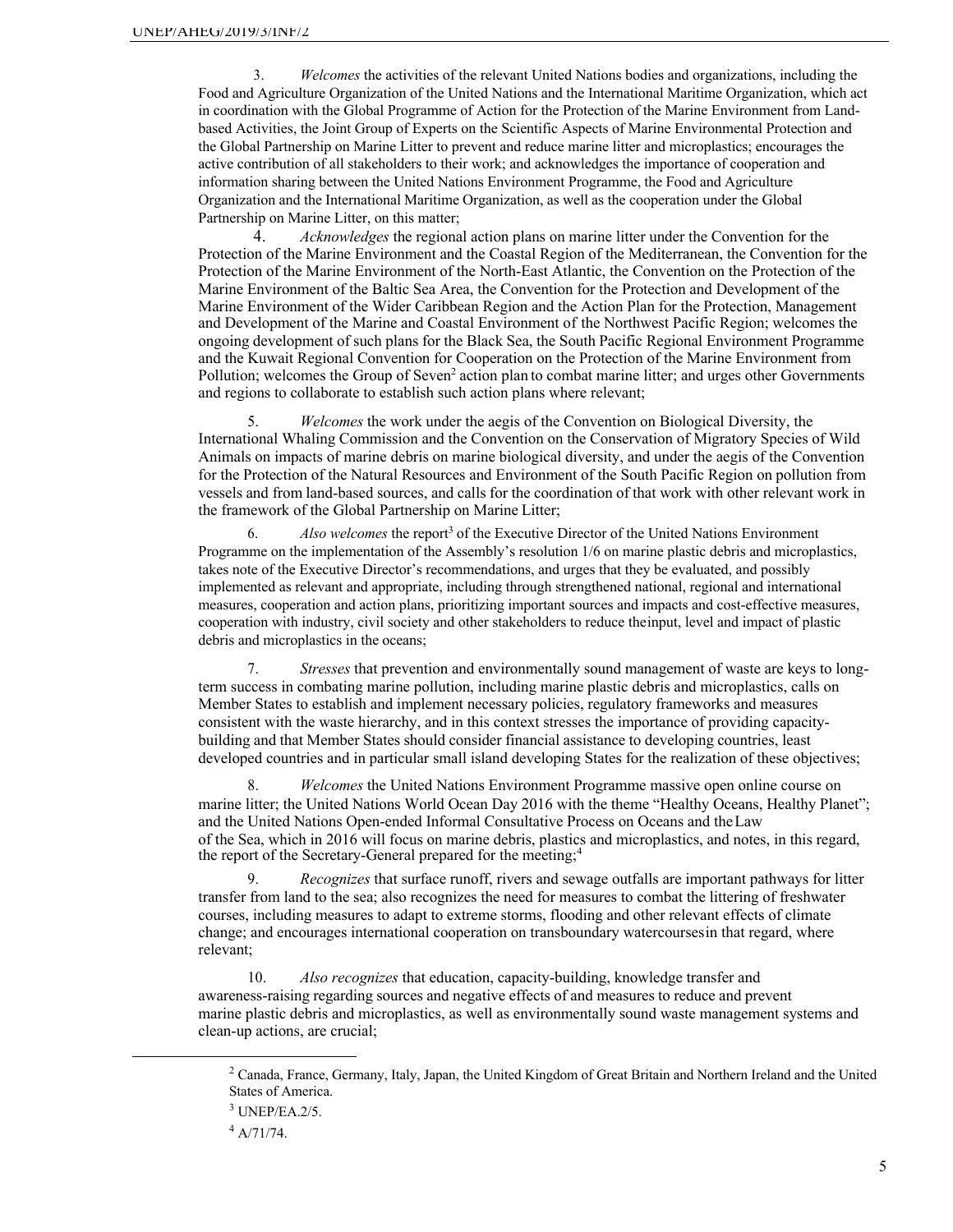11. *Requests* the Executive Director, within available resources, to assist Member States, especially developing countries, with emphasis on small island developing States and leastdeveloped countries, upon their request, in the development and implementation of national or regional measures and action plans; invites those in a position to do so to support such action; and recognizes that targeted measures in regions that are the largest sources of marine litter are especially important for the global reduction of marine plastic debris and microplastics;

12. *Recognizes* the need to identify transport and distribution pathways and hotspots of marine litter, to cooperate regionally and internationally to clean up such hotspots where appropriate, and to develop environmentally sound systems and methods for removal and sound disposal of marine litter; stresses that removal is urgent in areas where it poses an immediate threat to sensitive marine and coastal ecosystems or marine-based livelihoods or local societies; and recognizes that removal actions should, as far as possible, be risk-based and cost-effective, following best available techniques and environmental practices and the polluter pays approach;

13. *Encourages* Governments at all levels to further develop partnerships with industry and civil society and establish public-private partnerships, including with regard to environmentally friendly alternatives to plastic packaging and deposit refund systems; to raise awareness of the sources and negative effects of and possible measures for reducing marine plastic debris and microplastics; to promote change in individual and corporate behaviour; and to cooperate in the prevention and clean- up of marine plastic debris; and, in that regard, invites initiatives for the development of sustainable tourism, including through the Sustainable Tourism Programme of the 10-Year Framework of Programmes on Sustainable Consumption and Production Patterns;

14. *Recognizes* the work of the Food and Agriculture Organization of the United Nations and regional fisheries bodies and management organizations to mitigate and clean up abandoned,lost or discarded fishing gear, and encourages Member States and Governments at all levels to include such measures in national and regional action plans to combat marine litter, as relevant, noting that costeffective technologies and practices are available;

15. *Underlines* the need for the sharing of knowledge and experience on the best available techniques and environmental practices for reducing littering from the fishing industry and aquaculture, and for implementation of pilot projects where appropriate, including in respect of deposit schemes, voluntary agreements and recovery, in particular through prevention and, reduction, reuse and recycling (the "three Rs");

16. *Recognizes* the role of the International Maritime Organization in mitigating marine litter; recalls annex V of the International Convention for the Prevention of Pollution from Ships;and agrees on the need to reduce illegal dumping of litter in the sea, including through the establishment and use of effective port reception facilities, the identification and, as appropriate, recovery of costs related to the disposal of garbage and waste, including through harbour fees, and consideration of other incentives and innovative approaches;

17. *Acknowledges* the findings of the 2016 study of the United Nations Environment Programme on marine plastic debris and microplastics<sup>5</sup> on the most important global sources of and possible measures for avoiding microplastics entering the marine environment, and recognizes that Governments need to further identify the most significant sources, as well as important and cost- effective preventive measures at the national and regional levels; invites Governments to undertake such prioritized measures nationally and through regional and international cooperation and in cooperation with industry, as appropriate, and to share their experiences; and urges the phasing out of the use of primary microplastic particles in products, including, wherever possible, products such as personal care products, industrial abrasives and printing products, and their replacement with organic or mineral non-hazardous compounds;

18. *Encourages* product manufacturers and othersto consider the life cycle environmental impacts of products containing microbeads and compostable polymers, including possible downstream impacts that may compromise the recycling of plastic waste; to eliminate or reduce the use of primary microplastic particles in products, including, wherever possible, products such as personal care products, industrial abrasives and printing products; to ensure that any replacement products are environmentally sound; and to cooperate in the environmentally sound management of such plastic waste;

<sup>5</sup> *Marine Plastic Debris and Microplastics: Global Lessons and Research to Inspire Action and Guide Policy Change*, UNEP, 2016.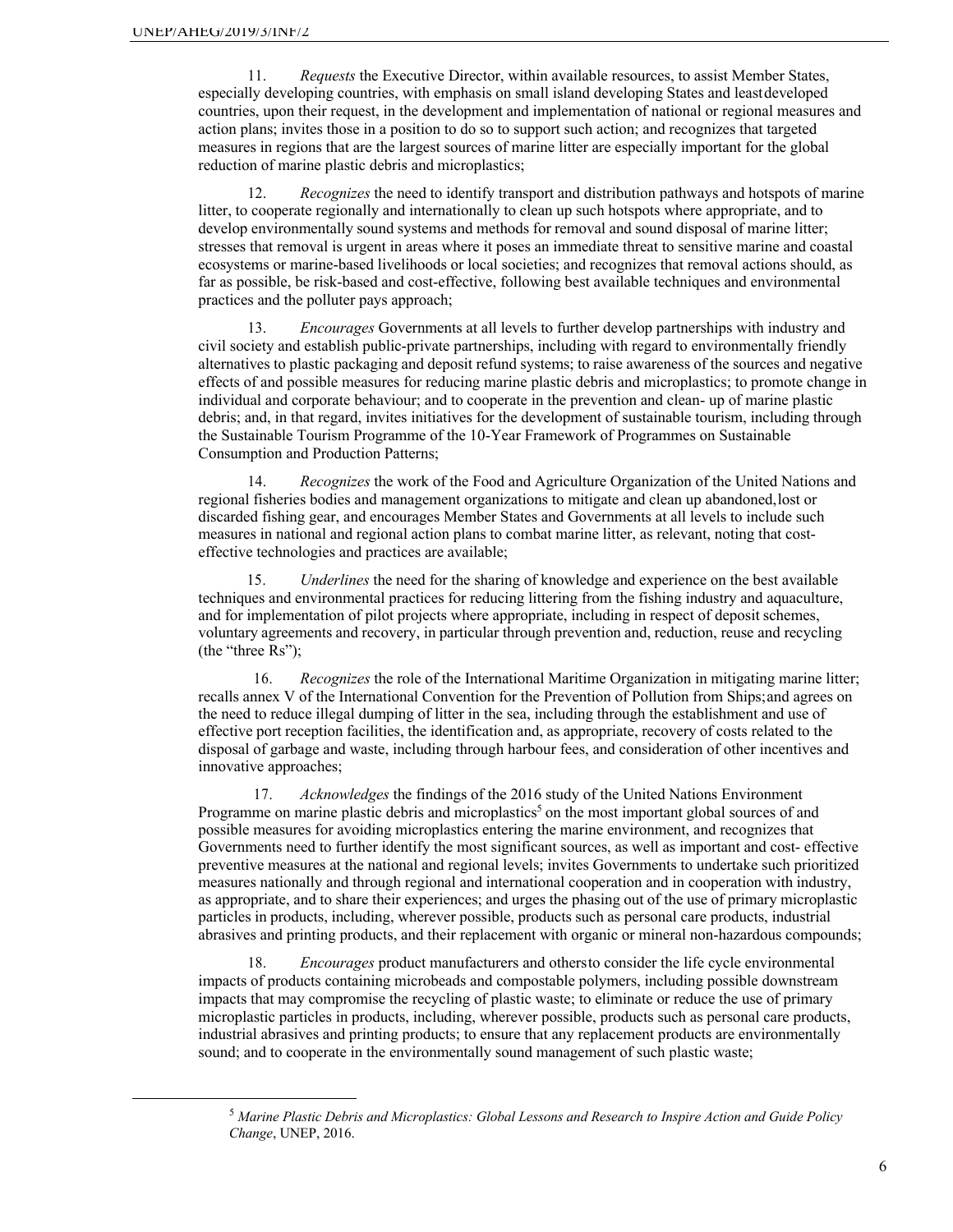19. *Also encourages* the establishment of harmonized international definitions and terminology concerning the size of, and compatible standards and methods for the monitoring and assessment of, marine plastic debris and microplastics, as well as the establishment of andcooperation on cost-effective monitoring, building as far as possible on ongoing related monitoring programmes and considering alternative automated and remote sensing technology where possible andrelevant;

20. *Underlines* that, while research already undertaken provides sufficient evidence of the need for immediate action, more research is needed on marine plastic debris and microplastics, including associated chemicals, and especially on environmental and social impacts – including on human health – and on pathways, fluxes and fate, including fragmentation and degradation rates, in all marine compartments and especially in water bodies and sediment deposits of the coastal and open ocean, as well as on impacts on fisheries, aquaculture and economy; and urges Governments at all levels and Member States in a position to do so to support such research;

21. *Requests* the Executive Director, in close cooperation with other relevant bodies and organizations, to undertake an assessment of the effectiveness of relevant international, regional and subregional governance strategies and approaches to combat marine plastic litter and microplastics, taking into consideration the relevant international, regional and subregional regulatory frameworks and identifying possible gaps and options for addressing them, including through regional cooperation and coordination, and to present the assessment to the Environment Assembly at itsnext session, within available resources for this purpose;

22 *Invites* States, in cooperation with industry and other stakeholders, at the national, subregional, regional and international levels, to organize and/or participate in annual campaigns for awareness-raising, prevention and environmentally sound clean-up of marine litter, including in coastal areas and oceans, to support and supplement the civil-society-driven beach clean-updays;

23. *Invites* those in a position to do so to provide financial and other support for follow- up to the present resolution;

24. *Requests* the Executive Director to report to the Environment Assembly at its third session on progress in the implementation of the present resolution.

> *6th plenary meeting 27 May 2016*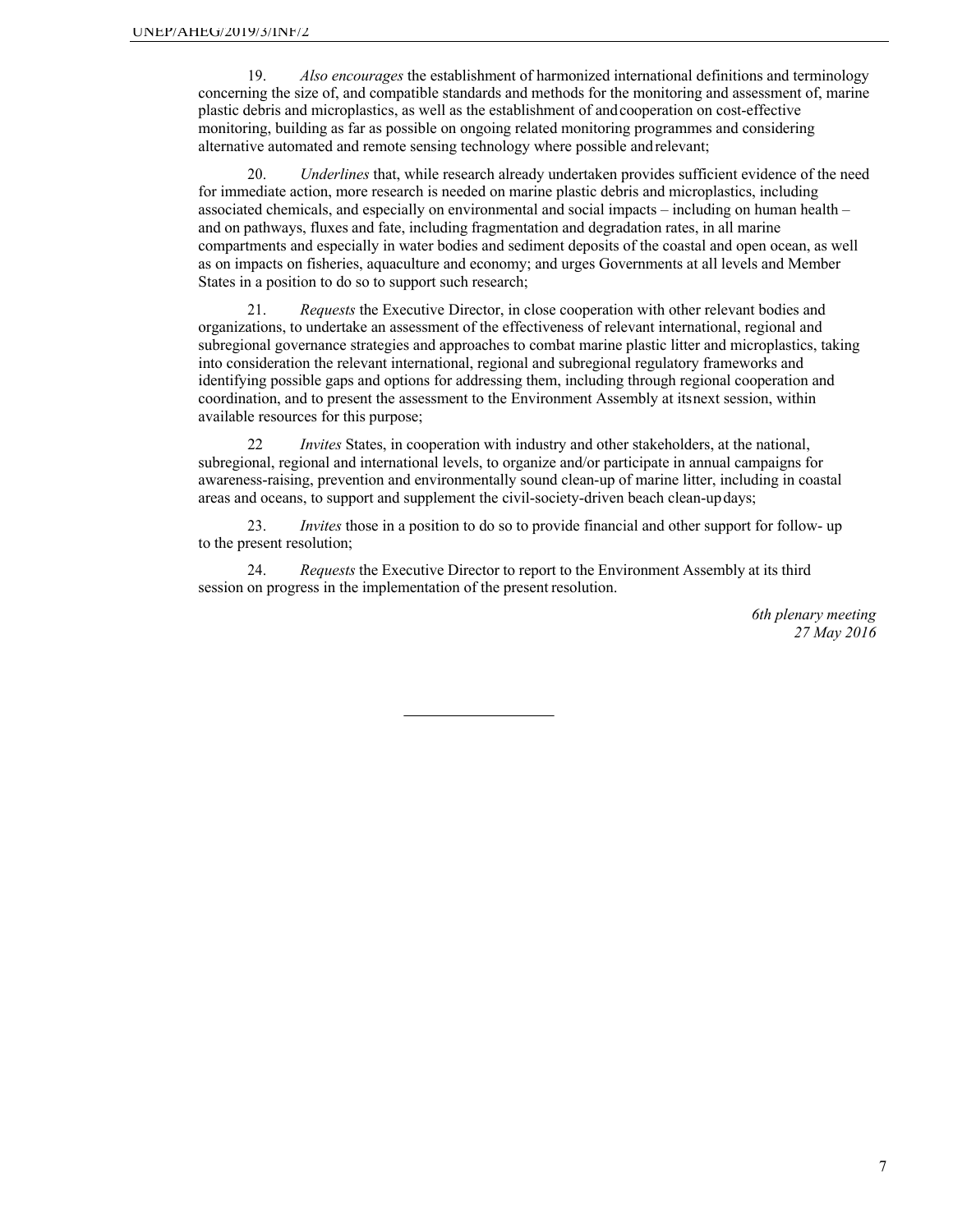### **3/7. Marine litter and microplastics**

*The United Nations Environment Assembly,*

*Reaffirming* General Assembly resolution 70/1 of 25 September 2015, by which the General Assembly adopted the 2030 Agenda for Sustainable Development, and recalling Sustainable Development Goal 14 and its target 14.1, which seeks, by 2025, to "prevent and significantly reduce marine pollution of all kinds, in particular from land-based activities, including marine debris and nutrient pollution",

*Recalling* its resolutions 1/6, entitled "Marine plastic debris and microplastics," and 2/11, entitled "Marine plastic litter and microplastics," on measures to reduce marine plastic litter and microplastics,

*Acknowledging* the increased knowledge on the levels, sources, negative effects of and measures to reduce marine litter and microplastics, as summarized in the 2016 assessment report by the United Nations Environment Programme entitled *Marine plastic debris and microplastics: Global lessons and research to inspire action and guide policy change*, the First World Ocean Assessment and numerous other reports and scientific publications,

*Noting* the report entitled "Combating marine plastic litter and microplastics: An assessment of the effectiveness of relevant international, regional and subregional governance strategies and approaches" prepared by the United Nations Environment Programme pursuant to Environment Assembly resolution 2/11,

*Noting also* the commitment of member States to the "Our ocean, our future: call for action" declaration, adopted at the United Nations Conference to Support the Implementation of Sustainable Development Goal 14: Conserve and sustainably use the oceans, seas and marine resources for sustainable development, in June 2017, and the voluntary commitments presented there, at the Our Ocean conferences held in Washington D.C., Valparaiso, Chile, and Valletta, Malta, and at the third session of the United Nations Environment Assembly, as well as the Group of 20 Action Plan on Marine Litter adopted in 2017, on efforts to prevent and reduce marine litter and microplastics,

*Noting further* the International Coral Reef Initiative recommendation to reduce plastic microbead pollution in the marine environment, adopted in November 2016, and the call for action by the Secretariat of the Pacific Regional Environment Programme on plastic microbeads,

*Noting with concern* the high and rapidly increasing levels of marine plastic litter and the expected increase in negative effects on marine biodiversity, ecosystems, animal well-being, fisheries, maritime transport, recreation and tourism, local societies and economies, and the urgent need for strengthened knowledge of the levels and effects of microplastics and nanoplastics on marine ecosystems, seafood and human health,

*Recognizing with concern* that natural disasters and increasingly severe weather events cause significant input of litter and microplastics to the marine environment,

*Underlining* that preventive action through waste minimization and environmentally sound waste management should be given the highest priority and that that is especially important in geographical areas with the largest sources of marine plastic litter, and recognizing that technology and effective measures already exist that may provide cost-effective, environmentally sound and locally and regionally adapted solutions,

*Emphasizing* that technology transfer on mutually agreed terms and resource mobilization from all sources are important elements to combating marine litter and microplastics,

*Acknowledging* the challenges of addressing marine plastic pollution in the face of increasing production and consumption of plastic in products and packaging, and urging all countries and other stakeholders to make responsible use of plastic while endeavouring to reduce the unnecessary use of plastic and to promote research and application of environmentally sound alternatives,

1. *Stresses* the importance of long-term elimination of discharge of litter and microplastics to the oceans and of avoiding detriment to marine ecosystems and the human activities dependent on them from marine litter and microplastics;

2. *Urges* all actors to step up actions to "by 2025, prevent and significantly reducemarine pollution of all kinds, in particular from land-based activities, including marine debris and nutrient pollution";

3. *Encourages* all member States, based on best available knowledge of sources and levels of marine litter and microplastics in the environment, to prioritize policies and measures at the appropriate scale to avoid marine litter and microplastics from entering the marineenvironment;

4. *Also encourages* all member States and invites other actors, takinginto account national conditions:

(a) To fully implement the recommendations and actions set out in its resolutions 1/6 and 2/11, as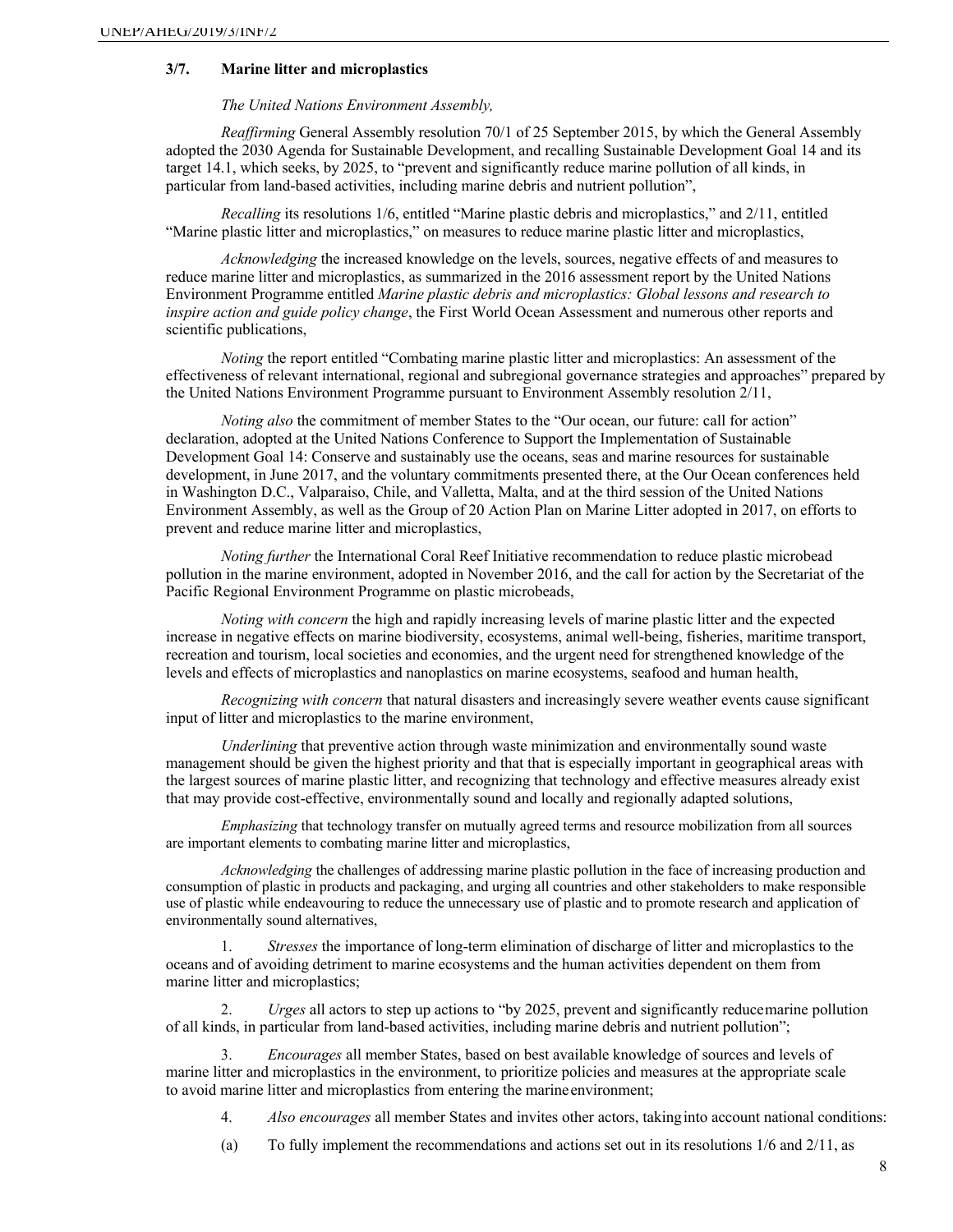relevant, and emphasizes that those resolutions have important elements and guidance that are not repeated in the present resolution;

(b) To cooperate to establish common definitions and harmonized standards and methodologies for the measurement and monitoring of marine litter andmicroplastics;

To develop and implement action plans for preventing marine litter and the discharge of microplastics; encouraging resource efficiency, and increasing collection and recycling rates of plastic waste and re-design and re-use of products and materials; and avoiding the unnecessary use of plastic and plastic containing chemicals of particular concern where appropriate;

(d) To include marine litter and microplastics in local, national and regionalwaste management plans and in wastewater treatment where appropriate;

(e) To develop integrated and source-to-sea approaches to combat marine litter and microplastics from all sources, taking into account that plastic litter and microplastics are transported to the oceans from landbased sources by rivers and run-off or wind from land and that plastic litter is an important source of microplastics, and include the land/sea and freshwater/sea interface in action plans for preventing marine litter, including microplastics;

(f) To step up measures to prevent marine litter and the discharge of microplastics from sea-based sources, such as fisheries, aquaculture, off-shore installations and shipping, including through the promotion of accessibility and use of port reception facilities;

(g) To encourage the inclusion of measures to prevent marine litter and the dischargeof microplastics, in particular from land-based sources, in plans to prevent and reduce damage from natural disasters and increasingly severe weather events;

(h) To prioritize, where feasible, clean-up of the marine environment in areas where marine litter poses a significant threat to human health, biodiversity, wildlife and the coastal ecosystems, conducted in a costeffective way;

5. *Recognizes* that the private sector and civil society, including non-governmental organizations, can contribute significantly to preventing and reducing marine litter andmicroplastics, including through information sharing, awareness-raising, developing new environmentally sound technologies, capacity-building and clean-up actions, and encourages cooperation between Governments, regional bodies, the private sector and civil society, including through the Global Partnership on Marine Litter and its regional nodes, to that end;

6. *Notes* the important role of key sectors such as plastics producers, retailers and the consumer goods industry, as well as importers, packaging firms and transport firms, to contribute to the reduction of marine litter, including microplastics, arising from their products and activities, as well as to provide information on the impacts arising from their products throughout their life cycle, and encourages innovative approaches such as the use of extended producer responsibility schemes, container deposit schemes and other initiatives;

7. *Requests* the Executive Director, subject to the availability of resources, tostrengthen the capacity and activity of the United Nations Environment Programme on marine litter and microplastics, including by:

(a) Strengthening the contribution of the United Nations Environment Programmeto the Global Partnership on Marine Litter;

(b) Providing advice on the prioritizing of activities upon request based on best available scientific knowledge, and the most environmentally sound and cost-effective measures to prevent and reduce marine litter and microplastics, according to resolutions 1/6 and 2/11 and the present resolution;

(c) Facilitating the establishment and implementation of regional and national actionplans to prevent and reduce litter and microplastics in the marine environment, as requested by member States;

(d) Supporting countries, upon request and in collaboration with otherinternational organizations and relevant stakeholders, in closing data gaps and improving the availability of accessible data on the sources and extent of marine litter and microplastics in theenvironment;

(e) Closely liaising with other United Nations agencies to encourage them tosupport programmes to reduce marine litter and microplastics;

*Invites* relevant international and regional organizations and conventions, including the Convention on Biological Diversity, the Basel Convention on the Control of Transboundary Movements of Hazardous Wastes and Their Disposal, the Stockholm Convention on Persistent Organic Pollutants, the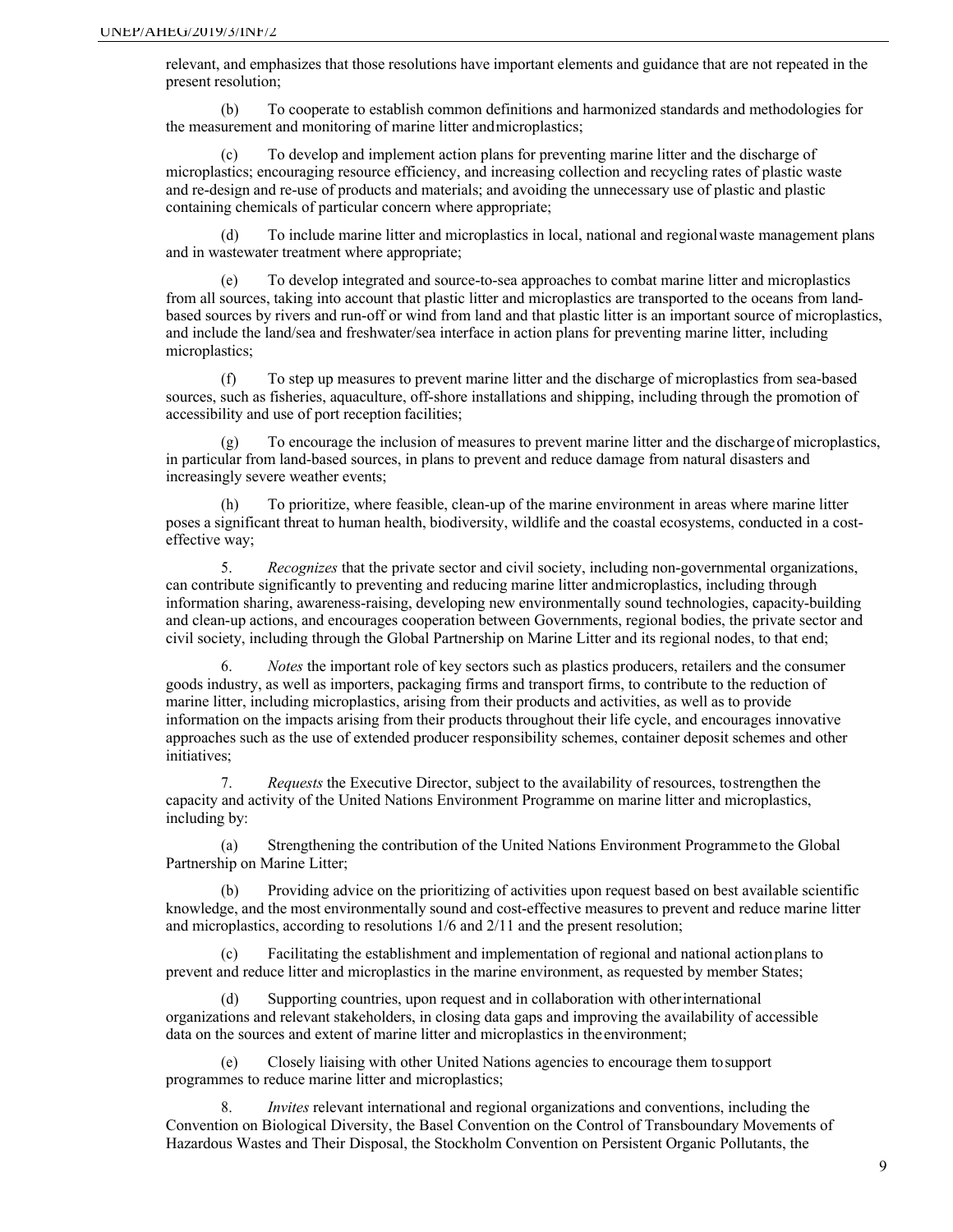International Maritime Organization and its conventions, the Food and Agriculture Organization of the United Nations, regional fisheries management organizations and arrangements, regional seas conventions and programmes, the Organization for Economic Cooperation and Development and the Strategic Approach to International Chemicals Management,as appropriate within their mandates, to increase their action to prevent and reduce marine litter and microplastics and their harmful effects and to coordinate where appropriate to achieve that end;

9. *Requests* the Executive Director, subject to the availability of resources and in cooperation with other relevant bodies and international initiatives, to compile voluntary commitments, as applicable, targeting marine litter and microplastics; to provide an overview of their scope in support of the work of the United Nations Environment Assembly on that issue; to better understand progress towards achieving Sustainable Development Goal target 14.1; and to report to the United Nations Environment Assembly at its fourth session on the matter;

10. *Decides* to convene, subject to the availability of resources, meetings of an open-ended ad hoc expert group to further examine the barriers to and options for combating marine plastic litter and microplastics from all sources, especially land-based sources, and:

(a) Requests the Executive Director to provide the secretariat for that work;

(b) Decides that the open-ended ad hoc expert group will be informed by and build on, among others, relevant resolutions, decisions and reports by the United Nations Environment Programme, other organizations, member States and stakeholders as appropriate;

(c) Decides that the open-ended ad hoc expert group will include experts with the relevant technical expertise from all member States, representation from international and regional conventions and organizations and relevant stakeholders;

(d) Decides that the open-ended ad hoc expert group will have the followinginitial programme of work:

> (i) To explore all barriers to combating marine litter and microplastics, including challenges related to resources in developing countries;

(ii) To identify the range of national, regional and international responseoptions, including actions and innovative approaches, and voluntary and legally binding governance strategies and approaches;

(iii) To identify environmental, social and economic costs and benefits ofdifferent response options;

(iv) To examine the feasibility and effectiveness of different response options;

(v) To identify potential options for continued work for consideration by the United Nations Environment Assembly;

(e) *Decides* to convene at least one meeting, but no more than two meetings, before the fourth session of the United Nations Environment Assembly, including enabling the participation of developing countries;

(f) *Requests* the Executive Director to provide a progress update to the United Nations Environment Assembly at its fourth session on the programme of work, including on the results of the meeting(s);

(g) *Decides* to determine the future direction, timing and expected outcomes of the workat the fourth session of the United Nations Environment Assembly;

11. *Requests* the Executive Director to report to the United NationsEnvironment Assembly at its fourth session on the implementation of its resolutions 1/6 and 2/11 and the present resolution.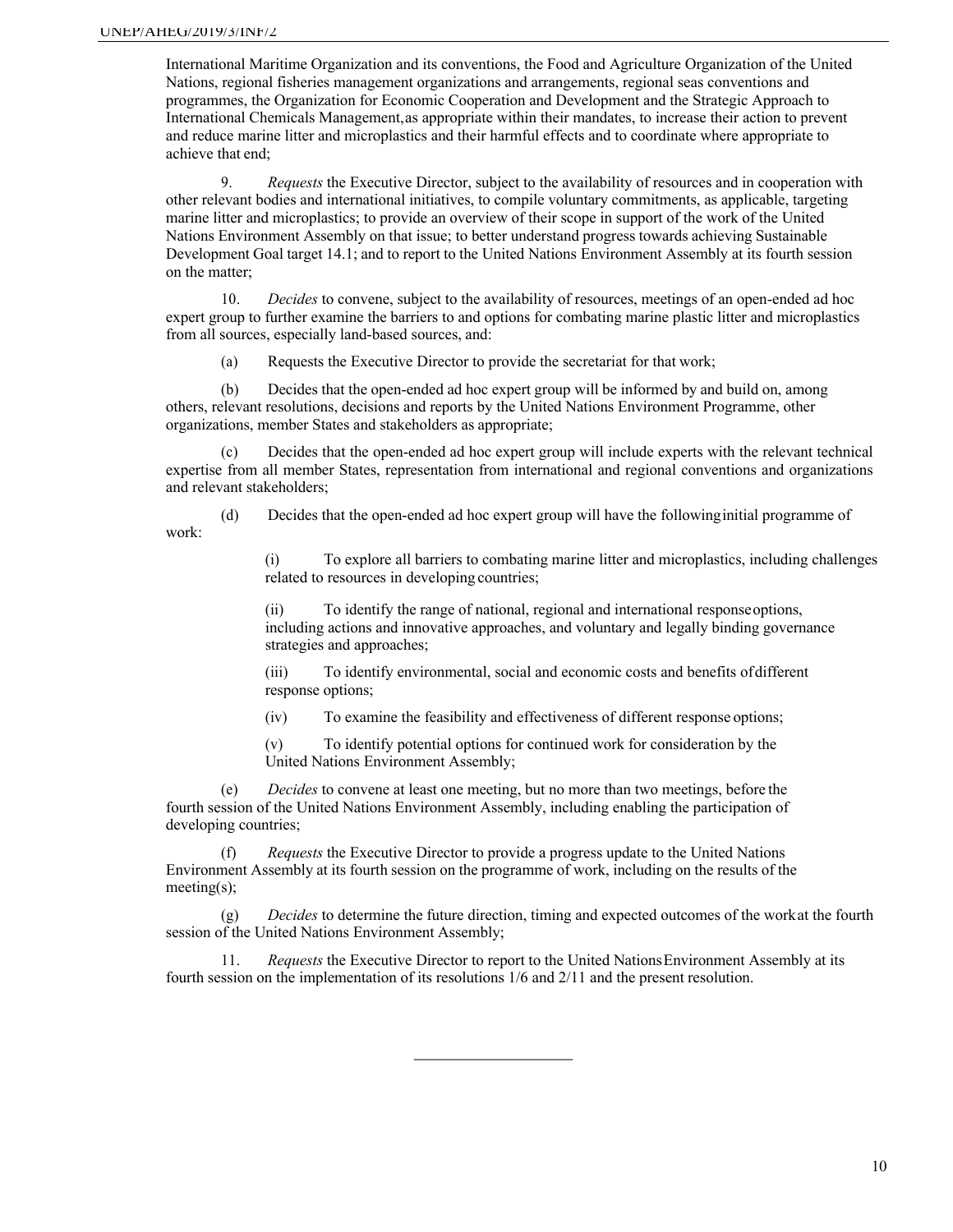## **4/6. Marine plastic litter and microplastics**

#### *The United Nations Environment Assembly,*

*Noting with concern* that the high and rapidly increasing levels of marine litter, including plastic litter and microplastics, represent a serious environmental problem at a global scale, negatively affecting marine biodiversity, ecosystems, animal well-being, societies, livelihoods, fisheries, maritime transport, recreation, tourism and economies,

*Noting* that microplastics added to products or generated during their life cycle are found along the food chain and that there is therefore concern about their potential to negatively affect human health, including food safety, and that those aspects thus require further examination,

*Reiterating* the importance of the long-term elimination of discharge of litter and microplastics into the oceans and of avoiding detriment to marine ecosystems and the human activities dependent on them from marine litter and microplastics, as stressed in Environment Assembly resolution 3/7 on marine litter and microplastics,

*Stressing also* the importance of the prevention and reduction of marine litter, including plastic litter and microplastics, from both land and sea-based sources, for the 2030 Agenda for Sustainable Development<sup>6</sup> and the Sustainable Development Goals,

*Stressing further* the importance of more sustainable management of plastics throughout their life cycle in order to increase sustainable consumption and production patterns, including but not limited to the circular economy and other sustainable economic models, and the importance of environmentally sound waste management, resource efficiency, the "three Rs" (reduce, reuse, recycle), sustainable materials management, innovation in related technologies, the environmentally sound clean-up of marine plastic litter, and international cooperation for effectively preventing pollution from marine litter, including plastic litter and microplastics,

*Stressing* the urgent need to strengthen the science-policy interface at all levels and to do more to support science-based approaches; improve understanding of the fate, distribution and impact of marine litter, including plastic litter and microplastics, on the marine environment; and promote local, national, regional and global action to prevent and eliminate the discharge of litter, including plastic litter and microplastics, into the marine environment,

*Underlining* the urgent need to consider a strengthened science-policy interface and global coordination, cooperation and governance to more effectively implement its resolutions 1/6 on marine plastic debris and microplastics, 2/11 on marine plastic litter and microplastics and 3/7 on marine litter and microplastics,

*Taking note* of important developments with regard to exploring options within the mandates of relevant existing international agreements and organizations for addressing marine litter, in particular:

(a) The recommendations of the Open-ended Working Group of the Basel Convention on the Control of Transboundary Movements of Hazardous Wastes and Their Disposal to the Conference of the Parties to the Convention at its fourteenth meeting to consider further options under the Convention, including establishing a partnership on plastic waste;

The adoption of an action plan by the International Maritime Organization Marine Environment Protection Committee, supported by the Convention on the Prevention of Marine Pollution by Dumping of Wastes and Other Matter (1972) and the Protocol thereto, to reduce marine plastic litter from ships;

*Recognizing* the work of the regional seas conventions and programmes for the protection of the marine and coastal environment and reiterating its invitation to regional and international organizations and conventions to increase their action to prevent and reduce marine litter, including plastic litter and microplastics, and the harmful effects thereof and, where appropriate, coordinate such action to achieve that end,

*Acknowledging* the need for high-quality data and effective monitoring of land- and sea-based sources, and of quantities and the fate and impact of marine litter, including plastic litter and microplastics, and its potential impact on human health, through harmonized methodologies, to enable better and more effective action,

*Noting* the framework document for the Global Partnership on Marine Litter, agreed upon by its steering committee in October 2018, which outlined the purpose, function and organization of the Global

<sup>6</sup> General Assembly resolution 70/1.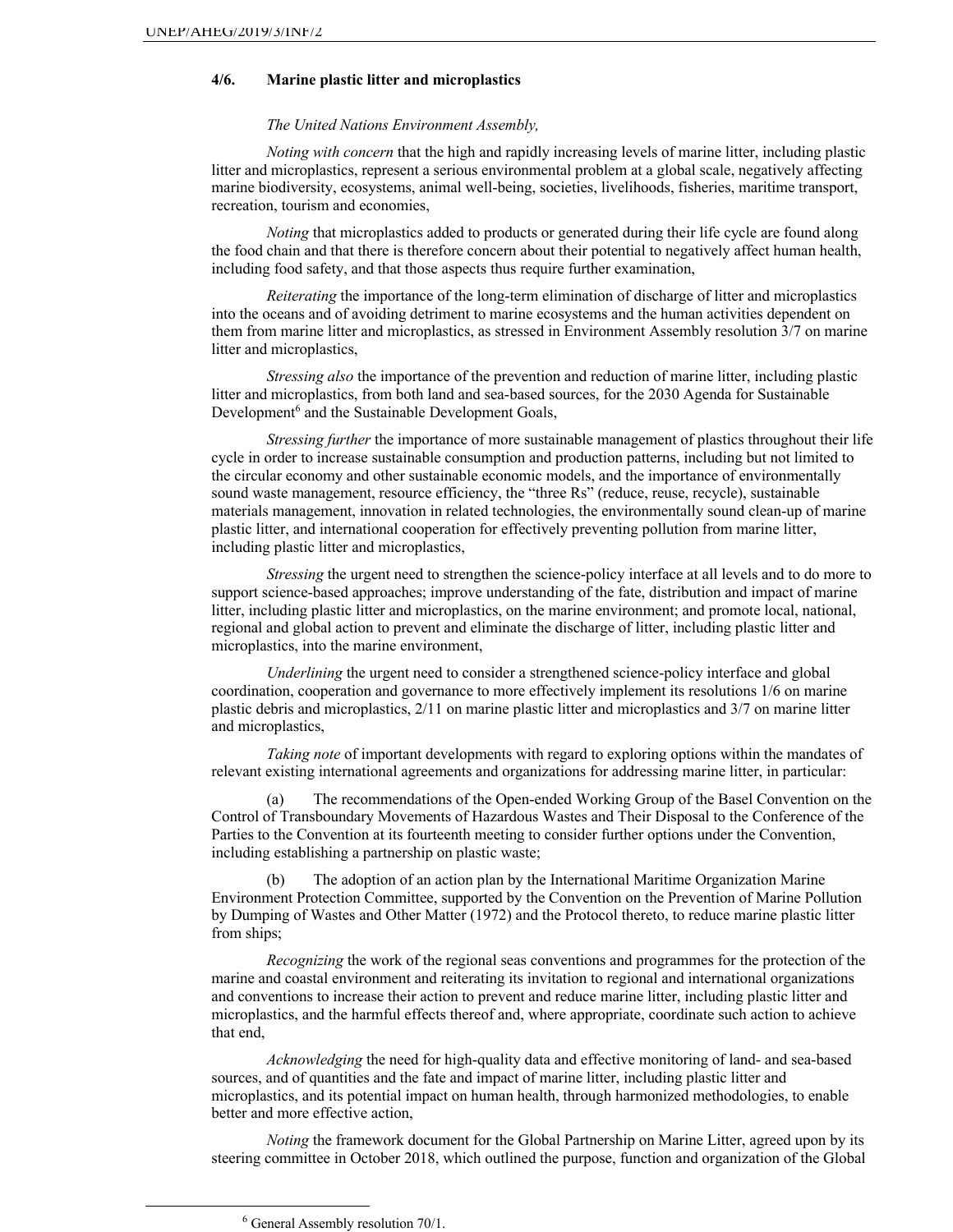Partnership as a platform for all stakeholders for bottom-up, voluntary cooperation on activities such as the sharing of experience and information and "matchmaking" for project cooperation,

*Taking into account* the outcome of the work of the open-ended ad hoc expert group on marine litter and microplastics, established by the Environment Assembly at its third session by its resolution 3/7, and in particular the need to increase coherence, coordination and synergies between existing mechanisms and to enhance cooperation and governance with a view to better addressing the challenges posed by marine litter and microplastics at the local, national, regional and global levels,

*Mindful* of the particular responsibility of the United Nations Environment Programme, pursuant to its mandate,7 to keep under review the world environmental situation in order to ensure that emerging environmental problems of wide international significance receive appropriate and adequate consideration by Governments,

1. *Calls upon* Member States and other actors at the local, national, regional and international levels, including in the private sector, civil society and academia, to address the problem of marine litter and microplastics, prioritizing a whole-life-cycle approach and resource efficiency, building on existing initiatives and instruments, and supported by and grounded in science, international cooperation and multi-stakeholder engagement;

2. *Requests* the Executive Director of the United Nations Environment Programme, subject to the availability of resources and benefiting from the work of existing mechanisms, to immediately strengthen scientific and technological knowledge with regard to marine litter, including marine plastic litter and microplastics, through the following activities:

(a) Convening existing relevant science advisory initiatives with input from Member States, as appropriate, to provide input into the activities outlined in paragraphs 3 and 7 of the present resolution;

(b) Compiling available scientific and other relevant data and information to prepare an assessment on sources, pathways and hazards of litter, including plastic litter and microplastics pollution, and its presence in rivers and oceans; scientific knowledge about adverse effects on ecosystems and potential adverse effects on human health; and environmentally sound technological innovations;

(c) Recommending indicators to harmonize monitoring, reporting and assessment methodologies, taking into account key sources of marine litter, including plastic litter and microplastics, in cooperation with relevant international organizations;

Gathering information with a view to informing policies and action regarding environmentally sound technological innovations, options and measures for reducing the risk of discharges of litter, including plastic litter and microplastics, into the marine environment, taking into account the whole life cycle of plastics, in support of local, national, regional and global action;

3. *Decides* to strengthen coordination and cooperation by establishing, subject to the availability of resources and building on existing initiatives, a multi-stakeholder platform within the United Nations Environment Programme to take immediate action towards the long-term elimination, through a life-cycle approach, of discharges of litter and microplastics into the oceans. This may include the following functions:

(a) Serving as a forum for enabling governments, industry, academia, civil society and other stakeholders to share experiences and coordinate action on a regular or ad hoc basis;

(b) Serving as a repository for assessments of the ways in which land- and sea-based sources of marine litter, including plastic litter and microplastics, are addressed at the national, regional and international levels; conceptual and practical guidance materials to help governments, organizations and private entities address aspects of marine litter; and current action plans, management practices and guidelines for enabling, enhancing and supporting action to prevent the discharge of litter, including plastic litter and microplastics, into the marine environment;

(c) Raising global awareness of the issue with a wide variety of audiences, including governments, policymakers, resource managers, educators, private-sector entities and the public;

(d) Establishing and maintaining a database of technical and scientific information related to marine litter, such as inventories of discharges into the marine environment, scientific studies and innovations to address marine litter;

(e) Promoting collaboration among relevant scientific mechanisms to facilitate access to scientific data and information in order to disseminate sound scientific practices, such as guidelines for the sampling and analysis of marine macroplastics and microplastics, and to improve the policy relevance of research;

<sup>7</sup> See General Assembly resolution 2997 (XXVII) of 15 December 1972.